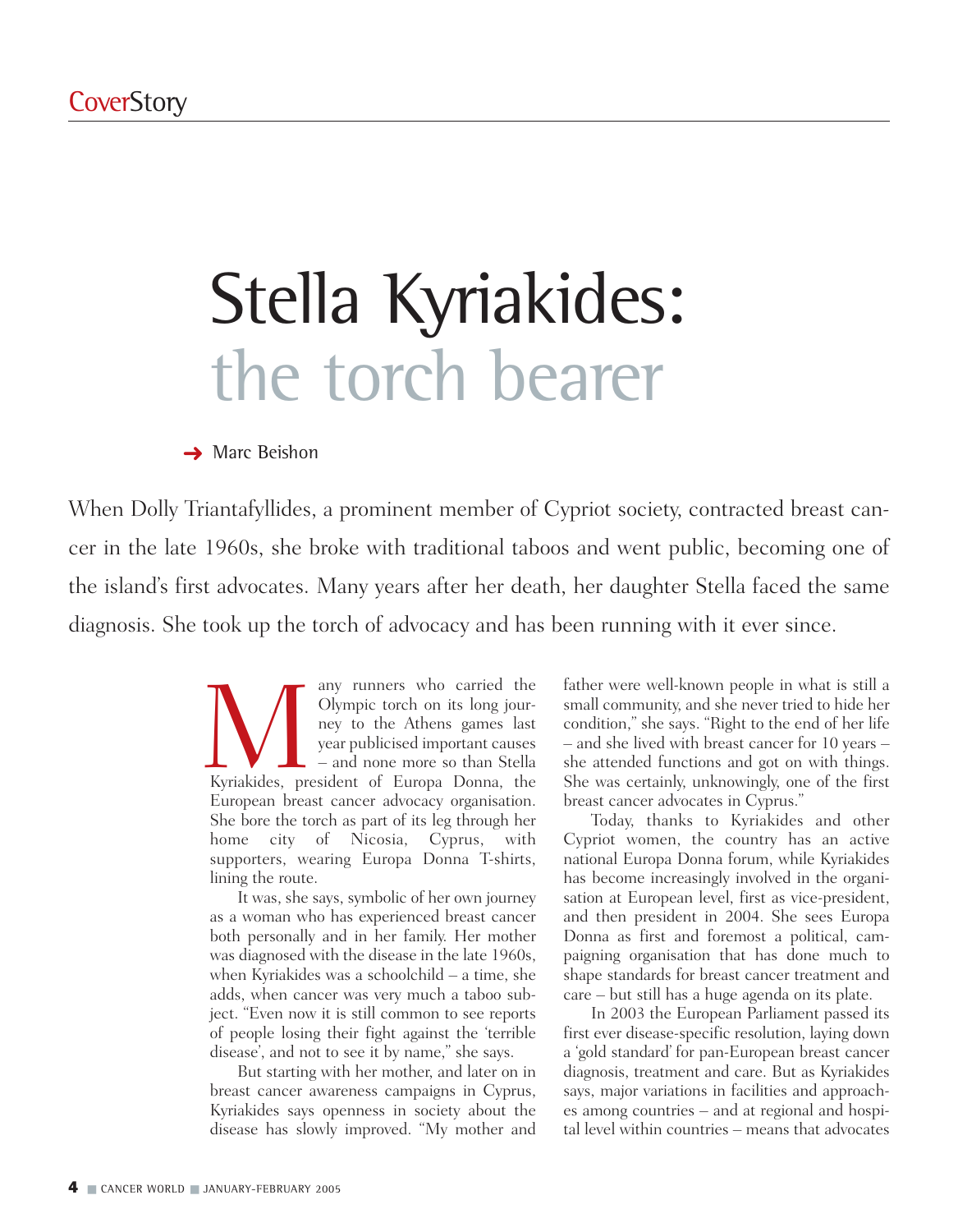

"It's fine to ask for a seat at the table, but your emotion can only get you so far"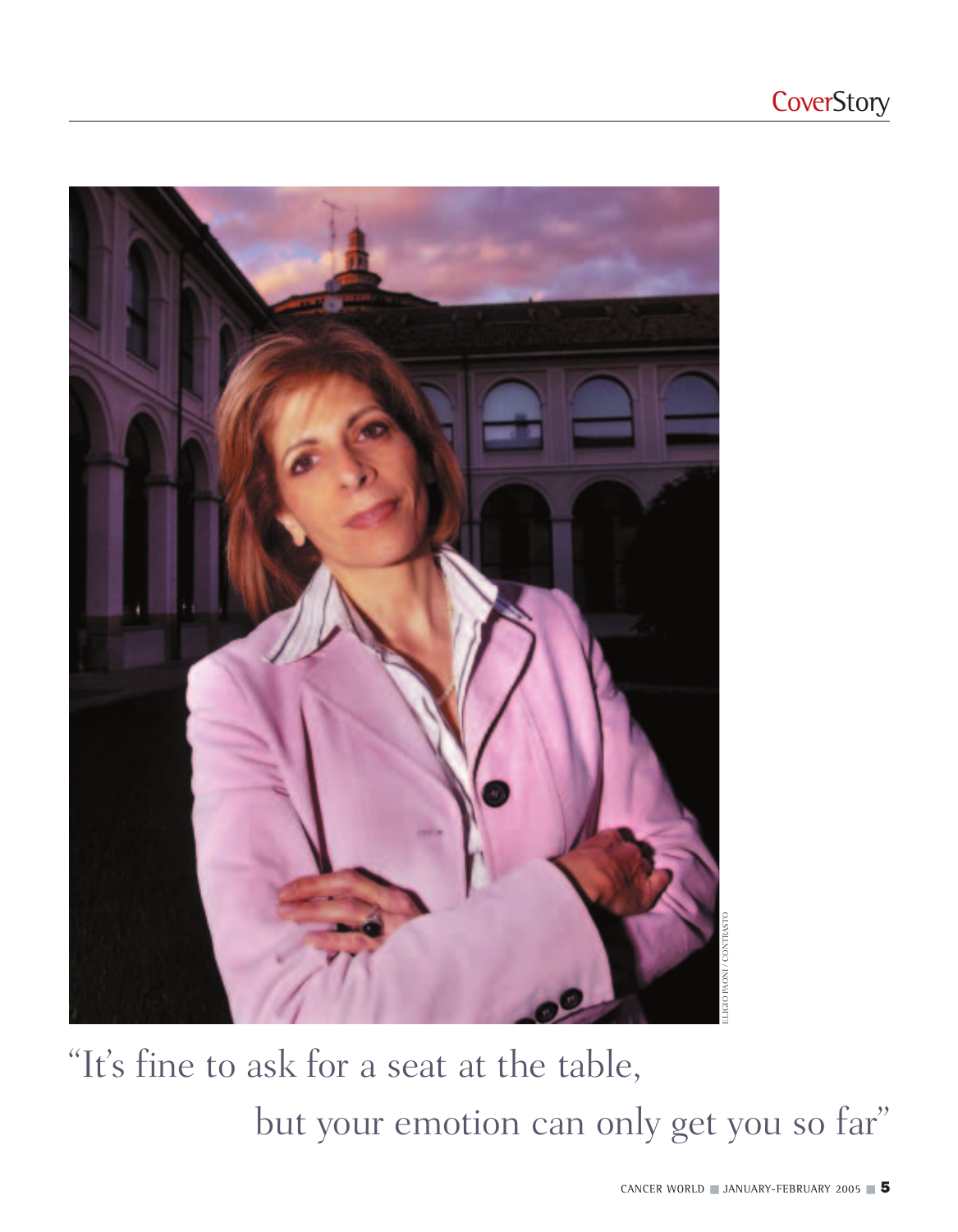

At home with her husband Kikis and her sons Yiannis *(centreright)* and Mihalis *(centre-left)*

# "I remember waking up believing it would not be there – but of course it was"

and medical authorities need to engage in a complex picture of prioritisation and national 'politicking' if consistent improvements across Europe are to be realised.

It is an engagement that Kyriakides is well equipped to help lead. Her career to date – her 'day job' in other words – is as a child psychologist at the Archbishop Makarios hospital in Nicosia. But when she started out in 1979, psychology services for adults – let alone children – were virtually non-existent. Over 25 years, she has helped develop the shift in care of people with mental health problems from institutions to community-based rehabilitation, and set up the first child psychiatric department on the island.

But first, like many Cypriots of her generation, Kyriakides had to travel abroad to gain a university education to establish her credentials. At school, she worked as a volunteer with children to fulfil her community service requirement. "I knew then I wanted to work with children," she says. "It is fun and fascinating to see how they grow and develop, and how painfully honest they can be."

Eschewing a family tradition to study law – but with family encouragement – she duly went to the University of Reading in England to complete a degree in psychology, and then to Manchester for a Masters in Child Maladjustment. It was during her Masters that her mother died. "She was diagnosed with breast cancer when I was 11," says Kyriakides. "I often wonder if my choice of psychology is related to living through the experience of my mother's breast cancer during adolescence, and wanting to learn more about how people function. I do know I have never regretted studying psychology."

After her mother's death, she still had to complete her dissertation, which with the support of friends in England she did, and returned to Cyprus to begin work as a clinical psychologist in the Ministry of Health. "I was one of the first psychologists in Cyprus and a founder of the Cyprus Psychological Society – we were considered a strange breed at the time," she says.

Working in a mental health hospital for a number of years, she and her colleagues also helped set up the first rehabilitation programmes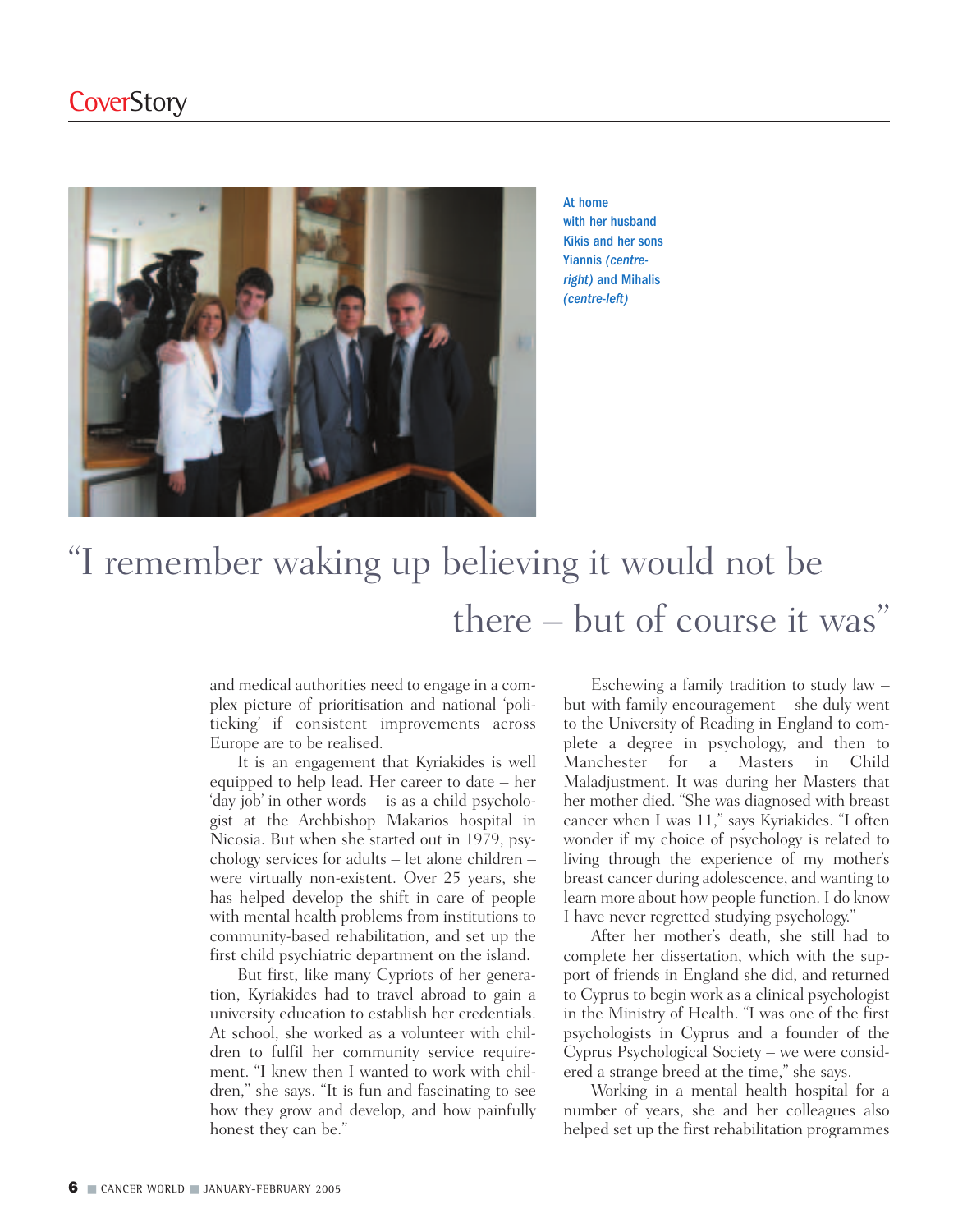and community homes for patients – sometimes using their own cars to drive them away from institutions. "I lived through the transition from institutionalisation to community mental health services. It was wonderfully exciting, but my heart was always in working with children."

Kyriakides went back to England – this time on a World Health Organization fellowship on child psychiatry at the Institute of Psychiatry – and then set up a small outpatients clinic for children in Cyprus. "I don't like to call myself a pioneer but the child psychiatry department where I now work was built from plans I held in my hand. We lobbied hard for this service. At first the department had no psychiatrists, only one psychologist – myself – and two nurses. Now we have 22 nurses, four child psychiatrists and eight psychologists. I've seen it grow day by day."

At first, Kyriakides did not expect to encounter the problems she saw while training in England, such as child abuse, thinking that Cypriot society was more close knit, with strong family ties. "But there were the same problems, although much more hidden," she says, adding that notification of abuse has now become more common since appropriate services have been in place.

Kyriakides and colleagues have also addressed the needs of children with serious medical as well as social problems. "I started working on paediatric oncology at a time when there was no children's cancer ward – they were given a room in the paediatric hospital and sometimes left there for months," she says. Now there is a range of children's specialisms at the Archbishop Makarios children's hospital, including oncology, and Kyriakides and colleagues are involved with diagnosis and care from day one.

Again, child cancer has been a taboo subject in Cyprus – and she has had to tread a careful pathway between protecting the child and the wishes of parents, and a strong belief that children do have a right to know about their disease. "Cancer takes children out of their normal journey – out of school, away from peers and affects their body image. They need to go through their treatment and also be psychologically healthy."

It is all very important and richly rewarding work that has been a cornerstone of Kyriakides'

life – along with marriage and two sons, now 18 and 22.

But given her background and experience, what happened in 1996 – when she was diagnosed with breast cancer – still came as a great shock.

She wasn't unwell. Like many women, she felt a lump in her beast while showering, although because of her mother's history, she had also been having regular check-ups. It was her 40th birthday. "I chose to do what a lot of women do – nothing. I decided it would go away on its own. I remember waking up believing it wouldn't be there – but of course it was."

A visit to a doctor followed – but, as a friend, he could not believe it either, and said: forget it. "Then I was told it was a cyst and had a fineneedle aspiration – but there was no liquid and no one sent anything for biopsy. I visited a surgeon, who was complacent too. Then I called an oncologist friend in London who said it's probably nothing, but we don't leave palpable lumps in women with your history."

Back with the surgeon, Kyriakides had the lump removed – and a fast biopsy revealed that she did have breast cancer. Although she went through some denial, the whole process actually took only two weeks, but she involved only her husband and brother at the time of surgery – "I regret not telling my children earlier now," she says.

Determined to be open about her condition after the diagnosis – "I knew I had to come out with it immediately" – she went back to the hospital where she worked to see people before flying to England for a course of radiotherapy. "I could not have disappeared from hospital life for months with everyone thinking the worst was happening. But people were frozen – they couldn't believe it was happening to their Stella, whom they'd known for 15 years."

Despite her position in the medical world and her mother's breast cancer, there was a huge amount to learn. "Having a scientific background enabled me to read a lot of articles and understand the options, but to start with I didn't know what 'hormone receptor positive' was, what tamoxifen was, or what a linear accelerator was and why it was a good idea to spend three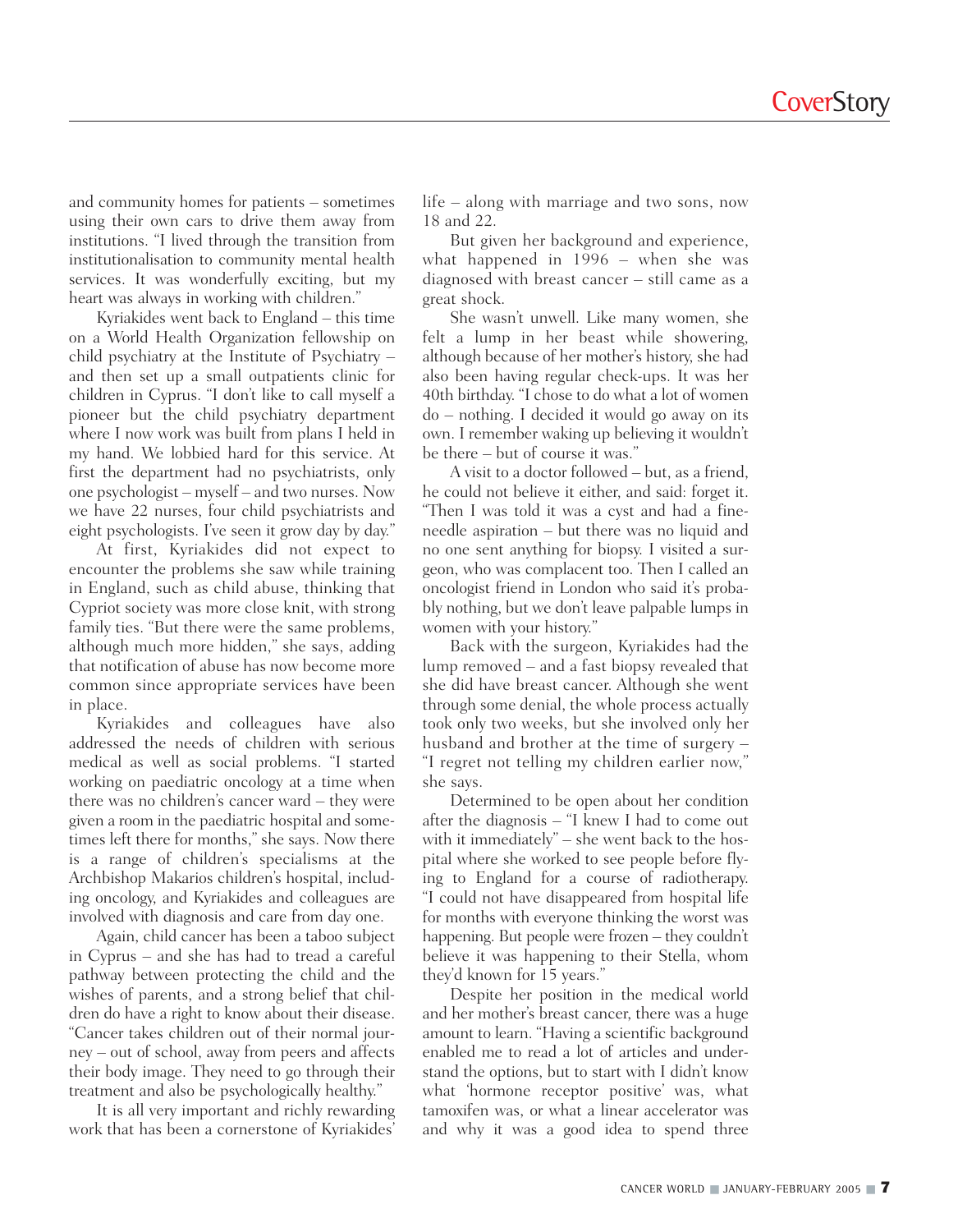# "I needed to integrate the experience into my self and not act emotionally"

months in London on that machine and not with the cobalt option at the hospital in Cyprus."

In short, the doctors were speaking a foreign language of medical jargon – "I was surprised how little information there was in Greek, and I don't know what I would have done if I hadn't been fluent in English."

Her treatment was successful – although as she points out, being away from home having radiotherapy was a lonely time. "I spent hours walking in London, and saw so many movies. And I wondered how women in Cyprus without my level of expertise would have coped."

The seeds of her advocacy role were sown then, but it was to be a couple of years before she started. "I knew from my experience the frustration of women in Cyprus, and didn't have the European experience I have now," she says. "But first I needed to complete my treatment and focus on my family and work. I needed to integrate the experience into my self and not act emotionally, and wanted people to see me in my professional role – not a mixed front – and needed also to protect my family from what had happened."

Then, with a small group of other Cypriot women, Kyriakides formed a breast cancer awareness movement. Some 20,000 signatures were collected and presented to the country's president – "We stood in supermarkets and on the streets" – with the aim of lobbying for a national breast cancer policy.

"I'd been reading a lot about standards of excellence and what we needed to do to improve treatment," she says. "It was also about making people aware that the disease can be treated very effectively if you have early diagnosis and good care. And the message was that it affects us all – we found sponsors for advertising that actually used the words 'breast cancer'." After also giving media interviews, Kyriakides is now well known in Cyprus for her advocacy work.

At this time, the island was building its first

oncology centre, and one of the consultants on the project encouraged Kyriakides to find out more about European work, in particular Europa Donna. So in 1998 she flew to the 1st European Breast Cancer Conference in Florence, where she encountered reality and shock – talks from doctors, for example, about five-year and sevenyear survival rates. "I had thought: two years on and I'm cured," she says.

But there were also women standing up and asking questions, and of course the presence of Europa Donna, which has been one of the three partners behind each of the two-yearly European Breast Cancer conferences – the co-partners are the European Society of Mastology (EUSOMA) and the European Organisation for Research and Treatment of Cancer (EORTC). "Once I'd got hold of my personal feelings I was able to see the importance of putting over the views of the 'other side', and wanted to know more about Europa Donna."

Kyriakides quickly discovered that Europa Donna has a clear mission as an advocacy organisation – turning personal experience into political expertise, as she puts it – and it was not a support agency for breast cancer patients and their families. "But at times you need to advocate for change in order to safeguard basic breast care," she notes, adding that support groups are very important.

But the 10 pan-European goals formulated by Europa Donna in 1994 – which Kyriakides says remain unaltered today – have certainly proved to be agents for change, not least in the European Parliament's breast cancer resolution, which is a highly detailed call for minimum standards of screening and treatment, and ambitious targets "of creating, by 2008, the conditions required for a 25% reduction in the average breast cancer mortality rate in the EU and of reducing to 5% the disparity between the Member States in the five-year survival rate."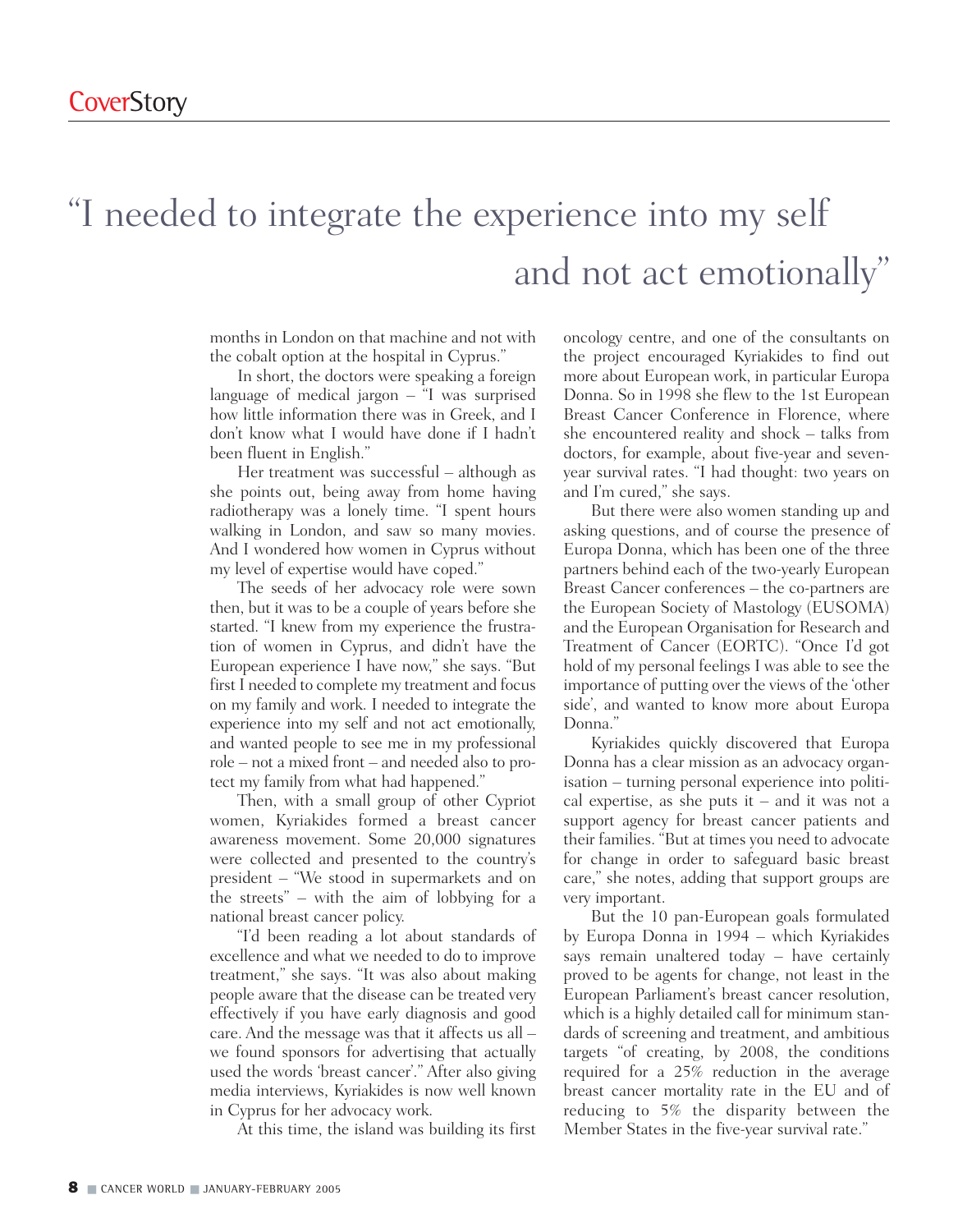

Carrying the torch for breast cancer patients. Supporters wearing Europa Donna T-shirts lined the route as Kyriakides carried the eternal flame through the streets of her home town, Nicosia, at last year's Olympic games

# "At times you need to advocate for change in order to safeguard basic breast care"

As Kyriakides points out, the resolution is just the beginning. Getting national implementation is the key, and the realities for each of the countries in Europa Donna can vary from having few or obsolete mammographic machines up to proper screening programmes in dedicated breast units. "As for the targets, if we come out and say they are too ambitious we have shot ourselves in the foot. We are going to  $try - it's$  about putting the pressure on at European and national level."

Objections to the resolution, she says, have come from some authorities in states that feel the bar has been set too high. "But the resolution was not put together by taking the crème de la crème of two or three healthcare systems – it did take into account variabilities in Europe, and laid down the minimum standards for women with breast cancer."

Together with other advocates – in particular Karin Jöns, the Member of the European Parliament (MEP) who was rapporteur on the resolution (and who is also president of Europa Donna Germany) – Kyriakides says they will not let up the pressure, especially as there has been a large influx of new

MEPs after the last round of elections. At a European level, Europa Donna has instigated an annual training programme to equip advocates with the skills and knowledge needed to lobby effectively for service improvements. The programme takes 2.5 days – the most recent was in Milan in November – and comprises a packed agenda of science and communications training and workshops.

"It's a very tight programme. We need to give information about breast cancer as a disease – its science and epidemiology – and about how to be effective as lobbyists," says Kyriakides. The toughest part of the course for most delegates – and there were 27 at Milan, each from a different Europa Donna country – is the basic science. "But if you are an advocate for, say, better screening you need to know about the biology of cancer," she says.

"It's fine to ask for a seat at the table, but your emotion can only get you so far. You're in danger of being seen as a breast cancer patient talking about your personal experience, and that's not the point. We have to put forward an educated and responsible voice. But it takes training and time."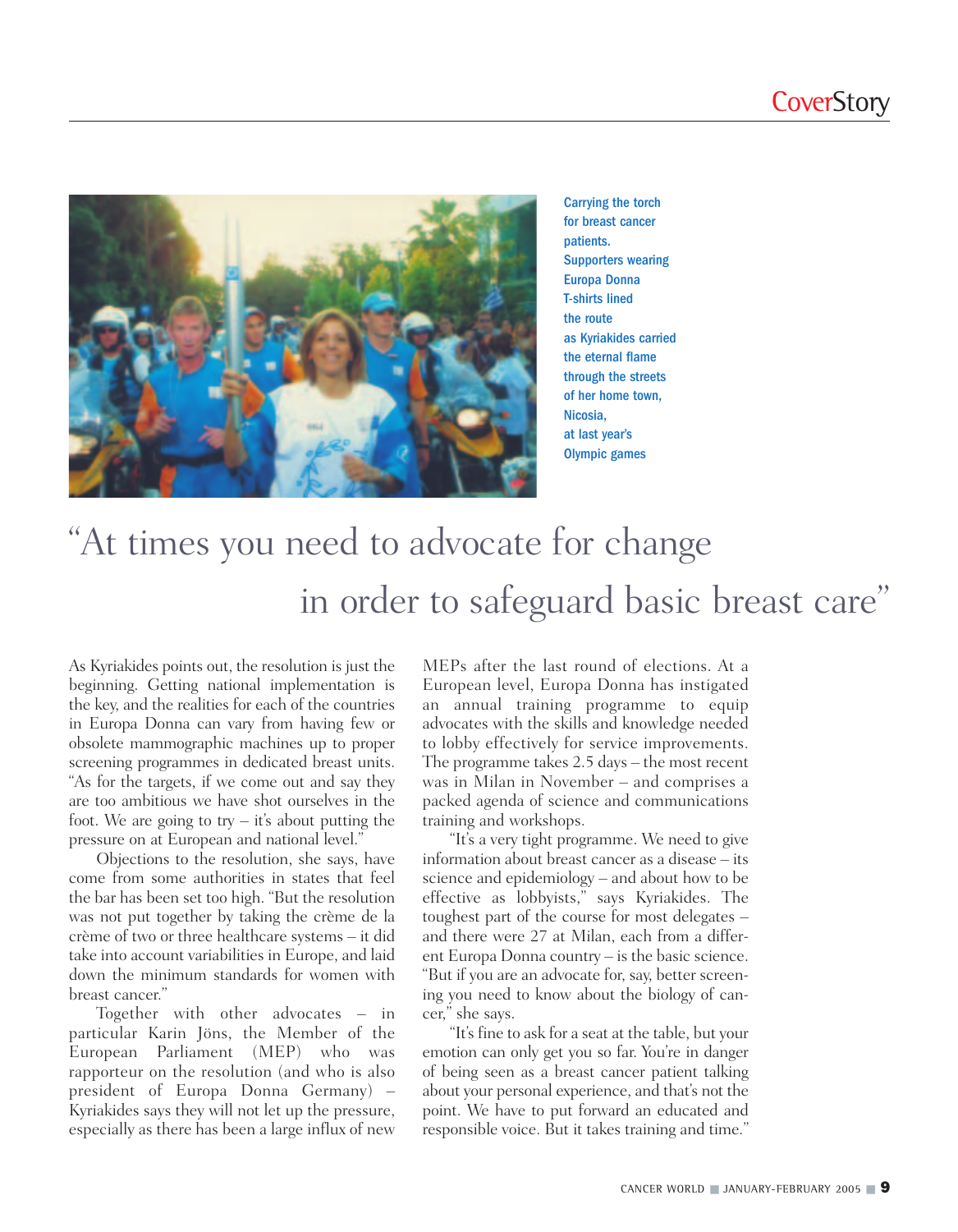### "If we come out and say the targets are too ambitious, we have shot ourselves in the foot"

For national service improvements, it is also not enough to know about effective treatments without doing a lot of research about the resources available. Out of the European Parliament's resolution, Kyriakides says screening is clearly a priority for countries yet to introduce programmes. "But if you pick up cancer at a very early stage and you don't have the right histopathology and surgery set up, it may not be effective," she says. Likewise, all the machinery in the world makes little sense without trained radiographers. Surveys of services are crucial first-line research. At home in Cyprus, a national screening programme is now in place, but Kyriakides and colleagues have recently turned to another key issue. "Unfortunately, we do see cases of surgery that women are very unhappy about – it's a Pandora's box we had to open and we got the reaction we expected."

In 2004, Europa Donna in Cyprus went public with criticism that too many surgeons were carrying out small numbers of breast cancer surgery – and the Surgeon's Association responded with a statement along the lines of "who operates on whom is not a matter for public dialogue."

"Women should have a complete picture of their tumour type and the options available, including the type of surgery they require," says Kyriakides. "We have women – not just in Cyprus – coming out of surgery with mastectomies they may not need. I am an advocate for surgeons doing a minimum number of new cases, as the Resolution specifies. We have excellent surgeons in Cyprus – but too many are doing breast cancer operations."

It is a stand-off that surgeons are unlikely

to win in the long run, as Kyriakides says the essential plank of advocacy has been laid – namely they have been collecting outcomes over a number of years. "When you decide to open up an issue, you must get your facts right." The most desirable outcome, from her viewpoint, would be the establishment of one or two dedicated breast units to handle the relatively small number of cases in the country (about 300 a year) staffed by multidisciplinary teams.

In a wider context, that Europa Donna has a 'seat at the table' is now a given – its full title, after all, is the European Breast Cancer Coalition – and it is also involved at the cutting edge of research on the global stage. Kyriakides mentions 'TransBIG', a worldwide translational research consortium run by the Breast International Group (BIG); Europa Donna sits on its steering, ethics and spreading of excellence committees.

"Our role is to help disseminate information that comes out of trials to women as quickly as possible," she says. "I think trials are much misunderstood, which is why a lot of women do not take part. They often think it's a choice between a placebo or new treatment. We have a booklet on trials in English, which we encourage national forums to translate into local languages. We certainly want more women enrolled in trials."

Breast cancer research and treatments are changing very rapidly, and progress certainly provides another powerful reason for Europa Donna's work, as all country activists, from those struggling to establish basic services up to those with well-developed infrastructures, need access

## "We have excellent surgeons in Cyprus – but too many are doing breast cancer operations"